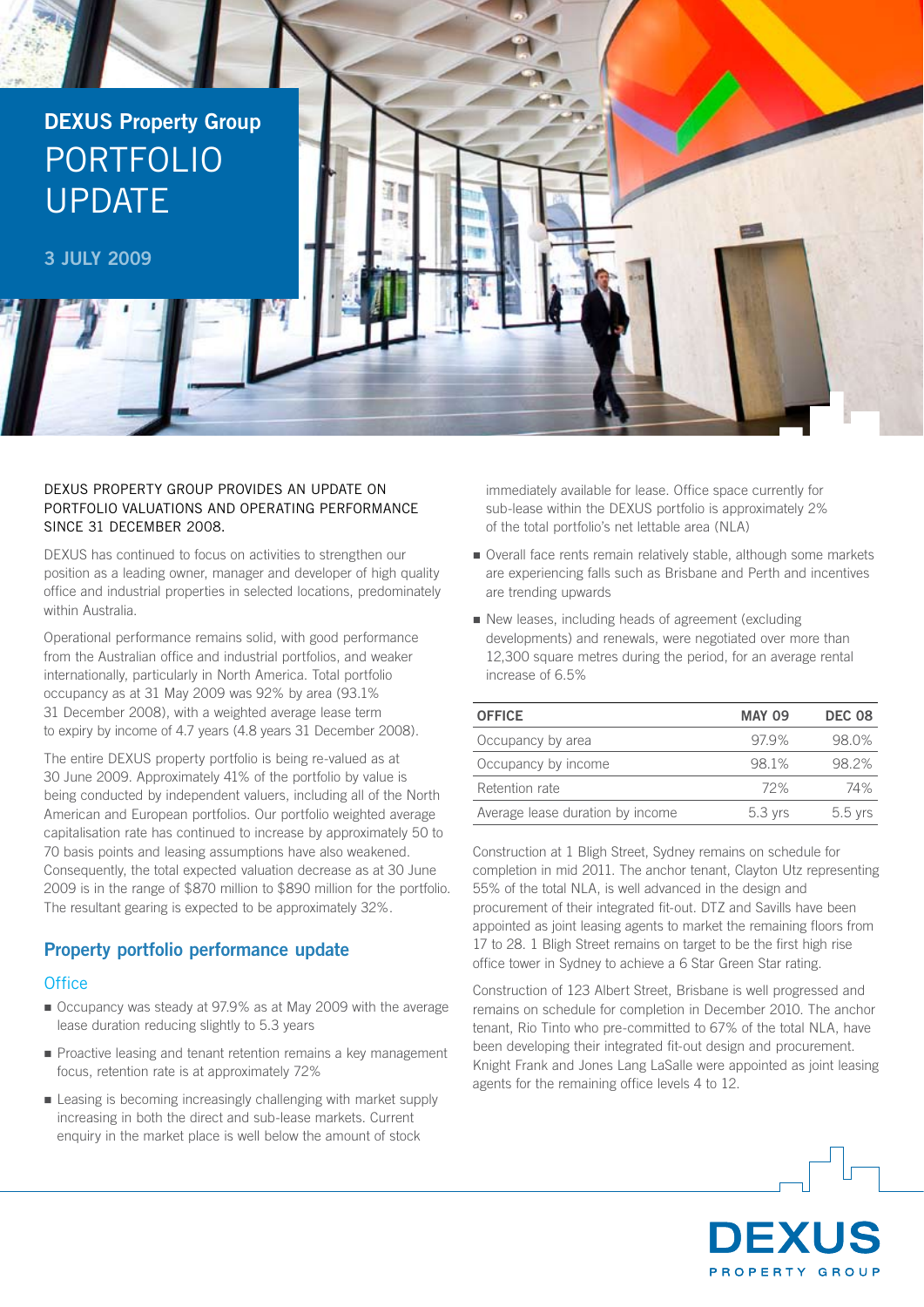# **DEXUS Property Group – Portfolio update**



L to R: Construction underway at 123 Albert Street, Brisbane, QLD; Artist's impression of 123 Albert Street, Brisbane, QLD; Summit Oaks, Valencia, CA

We are re-valuing the Australian office portfolio as at 30 June 2009. with approximately 21% (by value) of the portfolio being independently re-valued. The portfolio's weighted average capitalisation rate has continued to increase by 60 to 80 basis points while leasing fundamentals have also softened. Consequently, we expect a valuation decrease in the range of \$410 million to \$430 million for the Australian office portfolio.

#### Industrial – Australia

- n Following continued management focus on leasing, occupancy increased to 97.9% as at May 2009
- Portfolio retention rate is in line with historical averages of 72%
- $\blacksquare$  Average lease duration has reduced slightly to 4.3 years
- n New leases, including heads of agreement and renewals represent 78,600 square metres (6.9% of the portfolio), with average rents down 2.2% for this space.

| <b>INDUSTRIAL - AUSTRALIA</b>    | <b>MAY 09</b> | <b>DEC 08</b> |
|----------------------------------|---------------|---------------|
| Occupancy by area                | 97.9%         | 96.8%         |
| Occupancy by income              | 97.4%         | 96.6%         |
| Retention rate                   | 72%           | 79%           |
| Average lease duration by income | $4.3$ yrs     | $4.5$ yrs     |

Approximately 22% (by value) of the portfolio is being independently re-valued. The portfolio's weighted average capitalisation rate has continued to increase by 70 to 80 basis points while leasing fundamentals have also softened. Consequently, we expect a valuation decrease in the range of \$135 million to \$145 million for the Australian industrial portfolio.

### Industrial – International

Market conditions in North America and Europe are weaker than in Australia, reflecting the greater impact of the Global Financial Crisis. As a result, tenant and investor demand has fallen with consequential impacts on market rents and values.

### Industrial – North America

- Portfolio occupancy is currently 88% down from 90.8% at December 2008
- $\blacksquare$  Reflecting the weak economic conditions, leasing activity has slowed. Tenant retention is 67%, with particular weakness evident with larger space users
- $\blacksquare$  New leases or renewals have been negotiated over approximately 110,000 square metres (or 4.7% of the portfolio), with average rents down 1.5%
- n In June, the 13,563 square metre development at Summit Oaks, Valencia, California was fully leased for 10 years to Advanced Bionics, who will take occupation in two phases: 40% in September 2009 and the remaining 60% in September 2010
- $\blacksquare$  The Whirlpool program remains on track with settlement of Columbus today for US\$65 million and the final two projects in Atlanta and Seattle due to be acquired by December 2009

| <b>INDUSTRIAL - NORTH AMERICA</b> | <b>MAY 09</b> | <b>DEC 08</b> |
|-----------------------------------|---------------|---------------|
| Occupancy by area                 | 87.8%         | 90.8%         |
| Occupancy by income               | 86.4%         | 90.0%         |
| Retention rate                    | 67%           | 70%           |
| Average lease duration by income  | $4.2$ yrs     | $4.3$ yrs     |

The entire North American portfolio is being independently valued in June 2009. Capitalisation rates and leasing assumptions in the portfolio have continued to soften and the average capitalisation rate for the North American portfolio is expected to be 8.2%. We expect that this will result in a valuation decrease in the order of US\$210 million to US\$220 million at 30 June 2009.

#### Industrial – Europe

- Overall portfolio occupancy as at May 2009 was stable at 87.8% with occupancy in Germany at 94.9% and France at 70.9%
- Leasing enquiries in France remain weak with resultant downward pressure on rental levels
- n Overall, the average lease duration for the European portfolio was 3.1 years